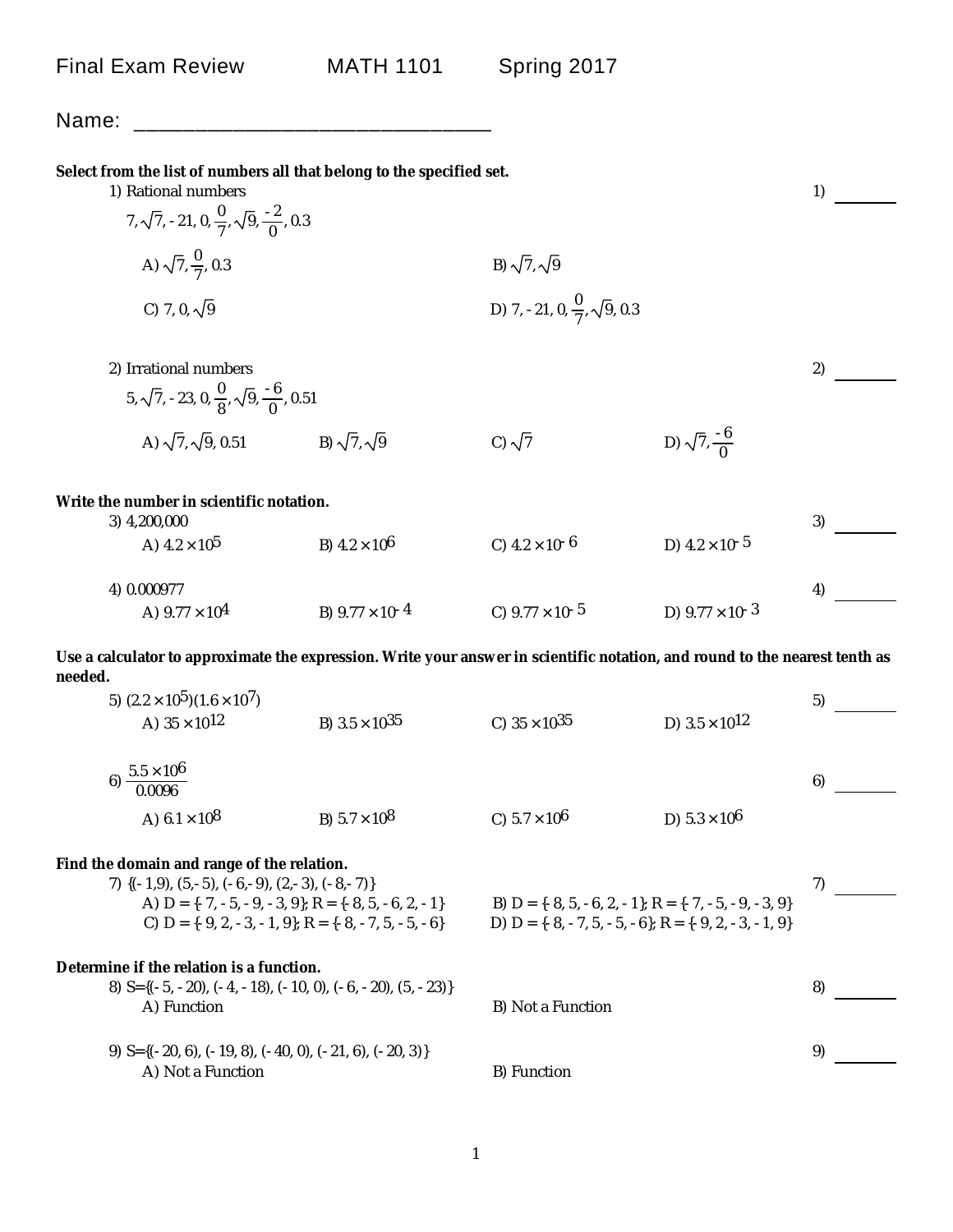| Find the median of the set of data.<br>10) 7, 9, 15, 24, 41, 45, 46                                                                          |                                  |                                                 |                                 | 10) |
|----------------------------------------------------------------------------------------------------------------------------------------------|----------------------------------|-------------------------------------------------|---------------------------------|-----|
| A) 41                                                                                                                                        | B) 15                            | $C)$ 27                                         | D) 24                           |     |
| Find the mean of the set of data. Round to the nearest tenth.<br>11) 86, 41, 18, 48, 85, 57, 53, 82, 15<br>A) 53.9                           | B) 44.4                          | C) 52.2                                         | D) 60.6                         | 11) |
| Find the midpoint of the line segment joining the two points.<br>12) (7, 5) and (1, 4)                                                       |                                  |                                                 |                                 | 12) |
| A) $(8, 9)$                                                                                                                                  | B) $\left(4, \frac{9}{2}\right)$ | C) (6, 1)                                       | D) $\left[3,\frac{1}{2}\right]$ |     |
| Evaluate the function as indicated.                                                                                                          |                                  |                                                 |                                 |     |
| 13) Find f(3) when $f(x) = \frac{x - 6}{x + 4}$ .                                                                                            |                                  |                                                 |                                 | 13) |
| A) $-\frac{3}{7}$                                                                                                                            | B) $\frac{9}{7}$                 | C) $\frac{3}{7}$                                | $D)$ 3                          |     |
| Specify the domain of the function.                                                                                                          |                                  |                                                 |                                 |     |
| 14) $f(x) = \frac{x}{x - 6}$                                                                                                                 |                                  |                                                 |                                 | 14) |
| A) $x \neq 6$<br>C) All real numbers                                                                                                         |                                  | B) $x > 0$<br>D) $x \ne -6$                     |                                 |     |
| 15) $f(x) = \sqrt{14 - x}$                                                                                                                   |                                  |                                                 |                                 | 15) |
| A) All real numbers                                                                                                                          |                                  | B) $x > \sqrt{14}$                              |                                 |     |
| C) $x \neq 14$                                                                                                                               |                                  | D) $x \le 14$                                   |                                 |     |
| Evaluate the function as indicated.<br>16) Find f(t - 2) when $f(x) = \sqrt{3x + 2}$ .                                                       |                                  |                                                 |                                 | 16) |
| A) $\sqrt{3t - 4}$                                                                                                                           | B) $\sqrt{3t + 2}$               | C) $\sqrt{3t+8}$                                | D) $\sqrt{-2t-4}$               |     |
| State whether the given function is linear and constant, linear but not constant, or nonlinear.<br>17) $f(x) = -4x + 6$                      |                                  |                                                 |                                 | 17) |
| A) none of these<br>C) linear, constant                                                                                                      |                                  | B) linear, but not constant<br>D) nonlinear     |                                 |     |
| 18) $f(x) = -5x^3 - 5x + 10$                                                                                                                 |                                  |                                                 |                                 | 18) |
| A) nonlinear<br>C) linear, constant                                                                                                          |                                  | B) linear, but not constant<br>D) none of these |                                 |     |
| Compute the average rate of change of f from x <sub>1</sub> to x <sub>2</sub> . Round your answer to two decimal places when<br>appropriate. |                                  |                                                 |                                 |     |
|                                                                                                                                              |                                  |                                                 |                                 |     |

| 19) $f(x) = \sqrt{2x + 1}$ , $x_1 = 1$ and $x_2 = 3$ |         |         |              |  |
|------------------------------------------------------|---------|---------|--------------|--|
| A) $-0.46$                                           | B) 0.46 | C) 0.62 | $D) -0.62$ . |  |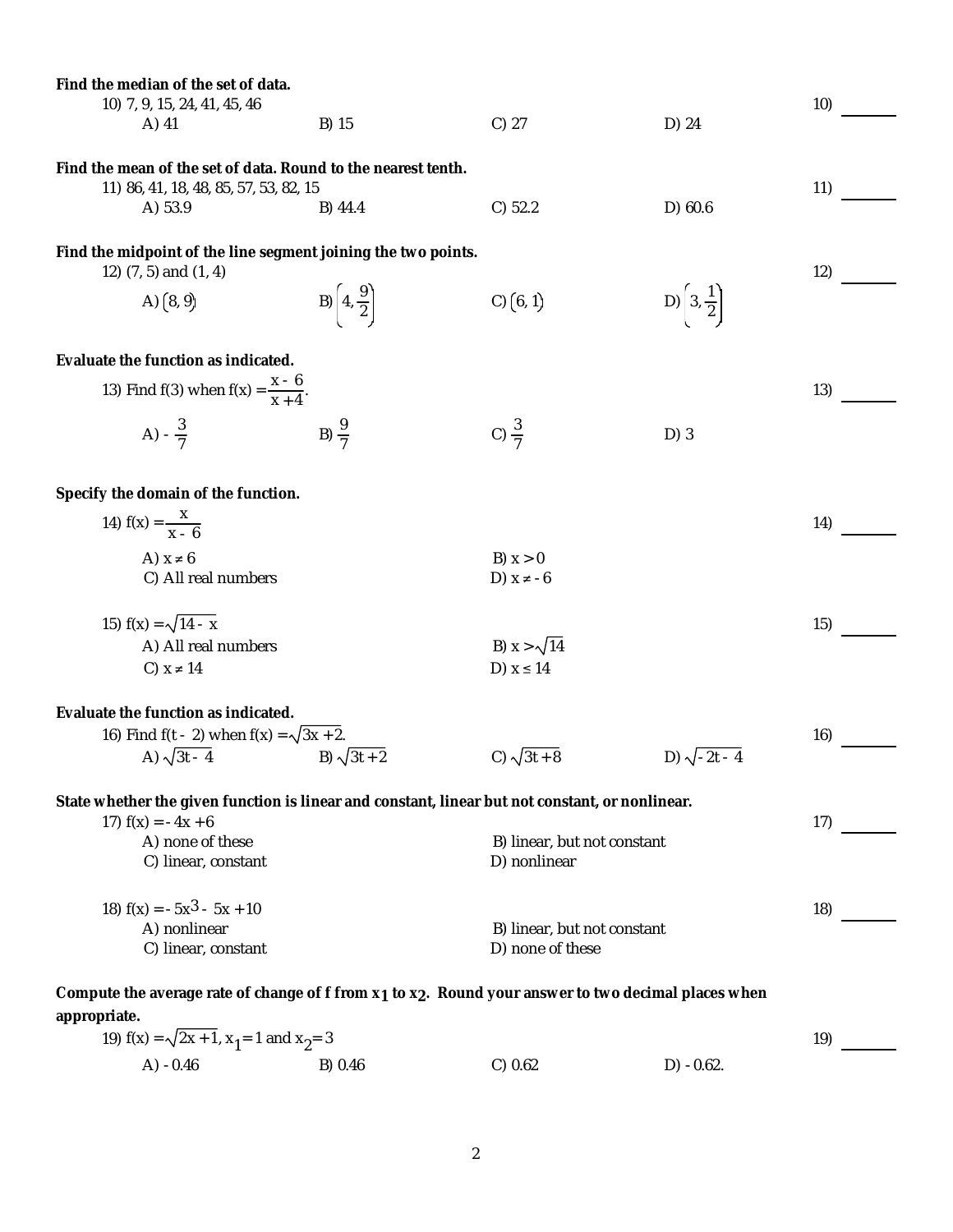20) 
$$
f(x) = x^3 - 4x, x_1 = 2
$$
 and  $x_2 = 4$   
\nA) -8  
\nB) -24  
\nC) 8  
\nD) 24

**Identify the slope, y-intercept, and x-intercept.**



**Use the graph of f to determine the intervals where f is increasing and where f is decreasing.**



C) increasing:  $(2, \infty)$ ; decreasing  $(-\infty, 2)$  D) increasing:  $(-\infty, 2)$ ; decreasing  $(2, \infty)$ 

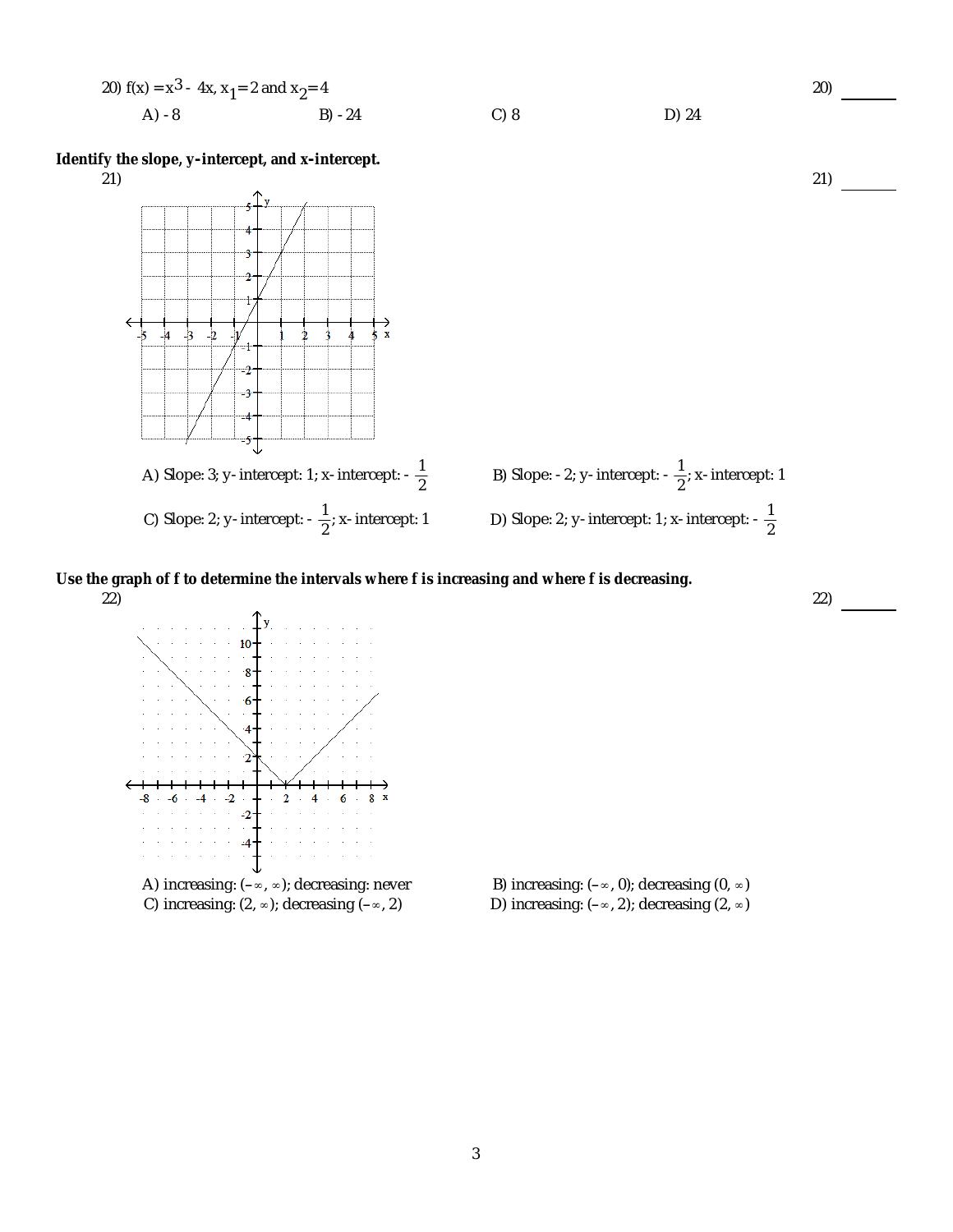

C) increasing:  $(-\infty, \infty)$ ; decreasing: never D) increasing:  $(0, \infty)$ ; decreasing  $(-\infty, 0)$ 

**Find a point-slope form for the equation of the line satisfying the conditions.**

24) Slope -5, passing through (6, 3) 24) 22, 24 and 24 and 24 and 24 and 24 and 24 and 24 and 24 and 24 and 24

A) y - 3 = 5x - 6 B) y - 3 = -5x + 6 C) y = -5(x - 6) - 3 D) y = -5(x - 6) + 3

**Write the slope-intercept form of the equation for the line passing through the given pair of points.** 25) (-8, 7) and (0, 2) 25)

A)  $y = -\frac{5}{8}x + 2$  B)  $y = \frac{15}{2}x + 2$  C)  $y = -\frac{15}{2}x + 2$  D)  $y = \frac{5}{8}x + 2$ 

**Write an equation of the line through the given point with the given slope. Write the equation in slope-intercept form.** 26) (3, 3); slope: -6 26)

A) y = -6x - 21 B) y = -6x + 21 C) y = -6x +  $\frac{1}{21}$  D) y =  $-\frac{1}{6}x + 21$ 

**Find an equation of the line satisfying the following conditions.**

**If possible, write the equation in slope-intercept form.**

27) Through  $(4, -3)$ , parallel to  $-6x + 5y = -49$  27)

A) 
$$
y = \frac{5}{6}x + \frac{1}{2}
$$
  
B)  $y = -\frac{4}{5}x - \frac{49}{5}$   
C)  $y = -\frac{6}{5}x + \frac{39}{5}$   
D)  $y = \frac{6}{5}x - \frac{39}{5}$ 



4

29) Vertical, passing through (9, -3) 29) A)  $y = -3$  B)  $x = -3$  C)  $x = 9$  D)  $y = 9$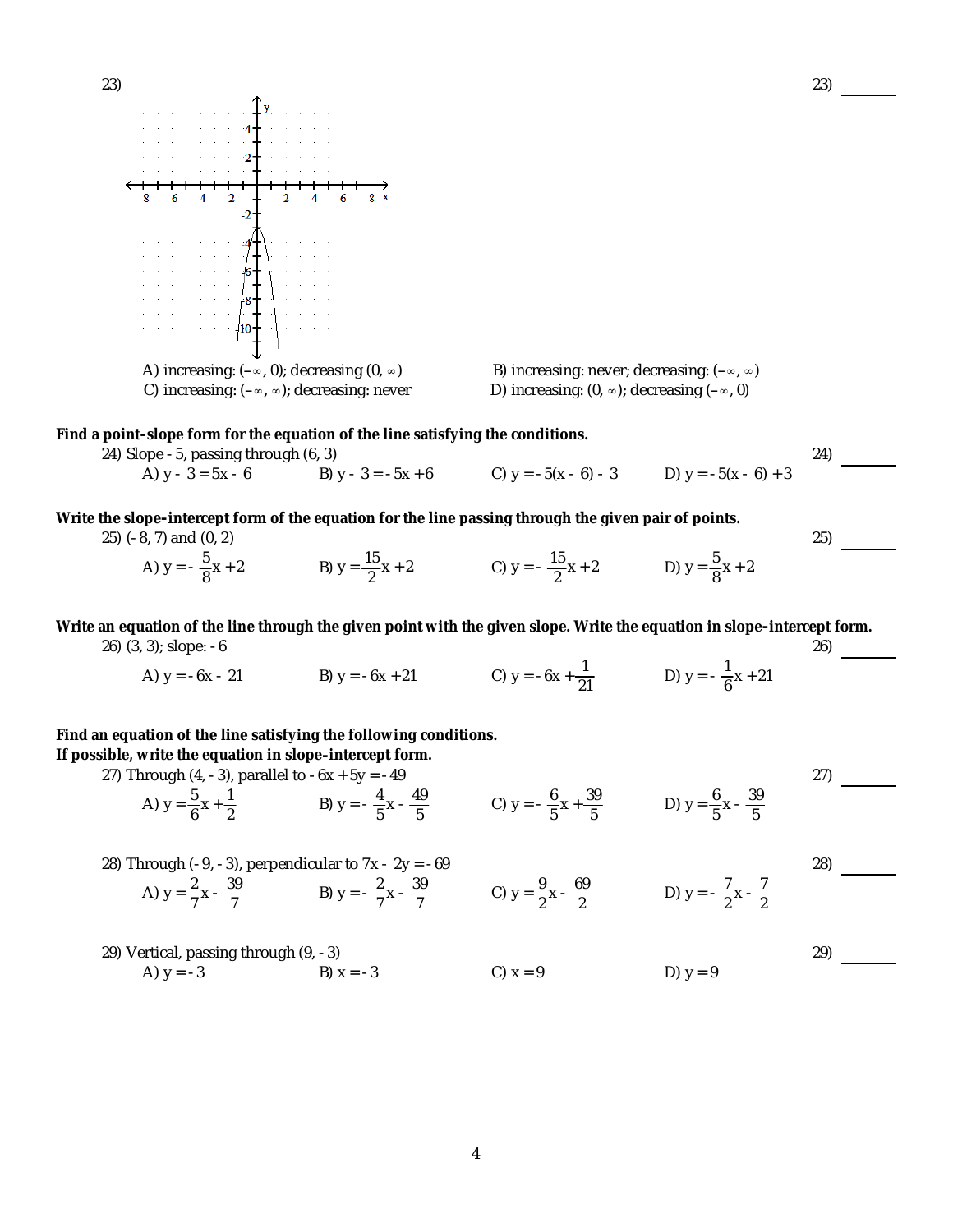**Solve the problem using your calculator.**

30) Ten students in a graduate program were randomly selected. Their grade point averages (GPAs) when they entered the program were between 3.5 and 4.0. The following data were obtained regarding their GPAs on entering the program versus their current GPAs. Use linear regression to find a linear function that predicts a student's current GPA as a function of his or her entering GPA.

| <b>Entering GPA</b>    | <b>Current GPA</b> |                         |
|------------------------|--------------------|-------------------------|
| 3.5                    | 3.6                |                         |
| 3.8                    | 3.7                |                         |
| 3.6                    | 3.9                |                         |
| 3.6                    | 3.6                |                         |
| 3.5                    | 3.9                |                         |
| 3.9                    | 3.8                |                         |
| 4.0                    | 3.7                |                         |
| 3.9                    | 3.9                |                         |
| 3.5                    | 3.8                |                         |
| 3.7                    | 4.0                |                         |
|                        |                    |                         |
| A) $y = 5.81 + 0.497x$ |                    | B) $y = 4.91 + 0.0212x$ |
| C) $y = 2.51 + 0.329x$ |                    | D) $y = 3.67 + 0.0313x$ |

31) The paired data below consist of the test scores of 6 randomly selected students and the number of hours they studied for the test. Use linear regression to find a linear function that predicts a student's score as a function of the number of hours he or she studied. 31)

| Hours   5 10 4 6 10 9   |  |  |  |                        |
|-------------------------|--|--|--|------------------------|
| Score 64 86 69 86 59 87 |  |  |  |                        |
|                         |  |  |  |                        |
| A) $y = 33.7 - 2.14x$   |  |  |  | B) $y = -67.3 + 1.07x$ |
| C) $y = 67.3 + 1.07x$   |  |  |  | D) $y = 33.7 + 2.14x$  |

**Identify the equation as either linear or nonlinear by trying to write it in the form ax + b = 0.**

32)  $7x + 7 = 0.8$  32) A) Nonlinear B) Linear **Solve the equation symbolically.**  $33)$   $23t + 6 = 7t + 12$  33) A)  $\frac{3}{8}$ B)  $\frac{5}{3}$ C)  $-\frac{3}{8}$  $rac{3}{8}$  D)  $rac{15}{7}$  $34) 8x - (6x - 1) = 2$  34) A)  $\frac{1}{2}$ B)  $\frac{1}{14}$ C)  $-\frac{1}{14}$  $\frac{1}{14}$  D) -  $\frac{1}{2}$ **Identify the equation as either linear or nonlinear by trying to write it in the form ax + b = 0.** 35)  $x^2 + 3x = x^3 + 6$ <br>
35) A) Linear and A) Supervisory B) Nonlinear

B) Nonlinear

30)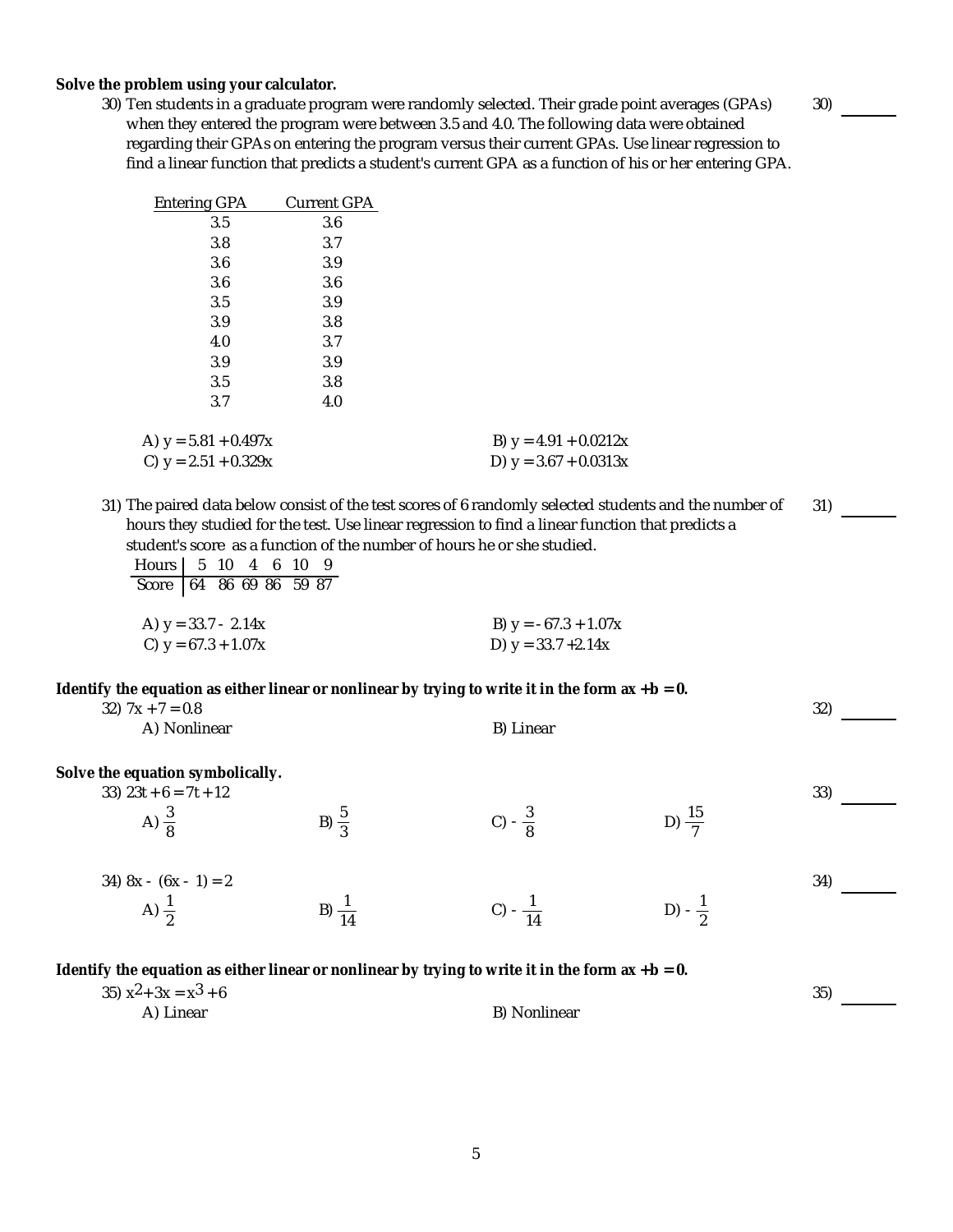**Solve the equation symbolically.**

| $36) \frac{3x-9}{5} + \frac{6x-8}{4} = -1$ |                  |                    |                    | 36) |
|--------------------------------------------|------------------|--------------------|--------------------|-----|
| A) $-\frac{4}{7}$                          | B) $\frac{4}{2}$ | C) $-\frac{16}{7}$ | D) $\frac{25}{14}$ |     |

**Classify the equation as a contradiction, an identity, or a conditional equation.**

| $37)$ 15k - 48 = 5(3k - 10)<br>A) Contradiction | B) Conditional | C) Identity      | 37  |
|-------------------------------------------------|----------------|------------------|-----|
| $38)$ 4(4f - 9) = 16f - 36<br>A) Identity       | B) Conditional | C) Contradiction | 38) |

**Solve the linear equation with the intersection-of-graphs method. Approximate the solution to the nearest hundredth if necessary.**

| $39) \sqrt{11x} = 2x - 3.5$<br>A) 2.66                                            | B) 0.66                                     | $C) -2.66$                                  | $D) -0.66$                                  | 39) |
|-----------------------------------------------------------------------------------|---------------------------------------------|---------------------------------------------|---------------------------------------------|-----|
| Solve the inequality symbolically. Express the solution set in interval notation. |                                             |                                             |                                             |     |
| 40) $4z - 9 > 3z - 4$<br>A) $(-13, \infty)$                                       | B) $(5, \infty)$                            | C) $(-\infty, -13)$                         | D) $(-\infty, 5)$                           | 40) |
| 41) $-7 \le 8 - 6x \le 9$<br>A) $[-\frac{1}{6},\frac{5}{2}]$                      | B) $\left[\frac{5}{2}, -\frac{1}{6}\right]$ | C) $\left(-\frac{1}{6},\frac{5}{2}\right)$  | D) $(\frac{5}{2}, -\frac{1}{6})$            | 41) |
| 42) $-9 < 4x - 4 \le 10$<br>A) $[-\frac{5}{4},\frac{7}{2})$                       | B) $\left(-\frac{5}{4},\frac{7}{2}\right]$  | C) $\left[\frac{7}{2}, -\frac{5}{4}\right)$ | D) $(\frac{7}{2}, -\frac{5}{4})$            | 42) |
| 43) $-3 < 6x - 7 \le 10$<br>A) $\left(\frac{2}{3}, \frac{17}{6}\right]$           | B) $\left[\frac{17}{6}, \frac{2}{3}\right)$ | C) $\left[\frac{2}{3}, \frac{17}{6}\right)$ | D) $\left(\frac{17}{6}, \frac{2}{3}\right]$ | 43) |

**Solve the problem.**

44) The cost for labor associated with fixing a washing machine is computed as follows: There is a fixed charge of \$35 for the repairman to come to the house, to which a charge of \$29 per hour is added. The cost for labor associated with fixing a washing machine is computed as follows: There is a fixed — 44)<br>charge of \$35 for the repairman to come to the house, to which a charge of \$29 per hour is added.<br>Find an equation A)  $C(x) = (35 + 29) x$  B)  $C(x) = 29 + 35x$ C)  $C(x) = 35 + 29x$  D)  $C(x) = 35 - 29x$ 

45) In a certain city, the cost of a taxi ride is computed as follows: There is a fixed charge of \$2.25 as soon as you get in the taxi, to which a charge of \$1.65 per mile is added. Find an equation that can be used to determine the cost, C(x), of an x-mile taxi ride, and use this equation to find the cost of a In a certain city, the cost of a taxi ride is computed as follows: There is a fixed charge of \$2.25 as  $45$ <br>soon as you get in the taxi, to which a charge of \$1.65 per mile is added. Find an equation that can<br>be used to d

| A) \$15.45 | B) \$16.35 | $C)$ \$15.33 | D) \$15.63 |
|------------|------------|--------------|------------|
|            |            |              |            |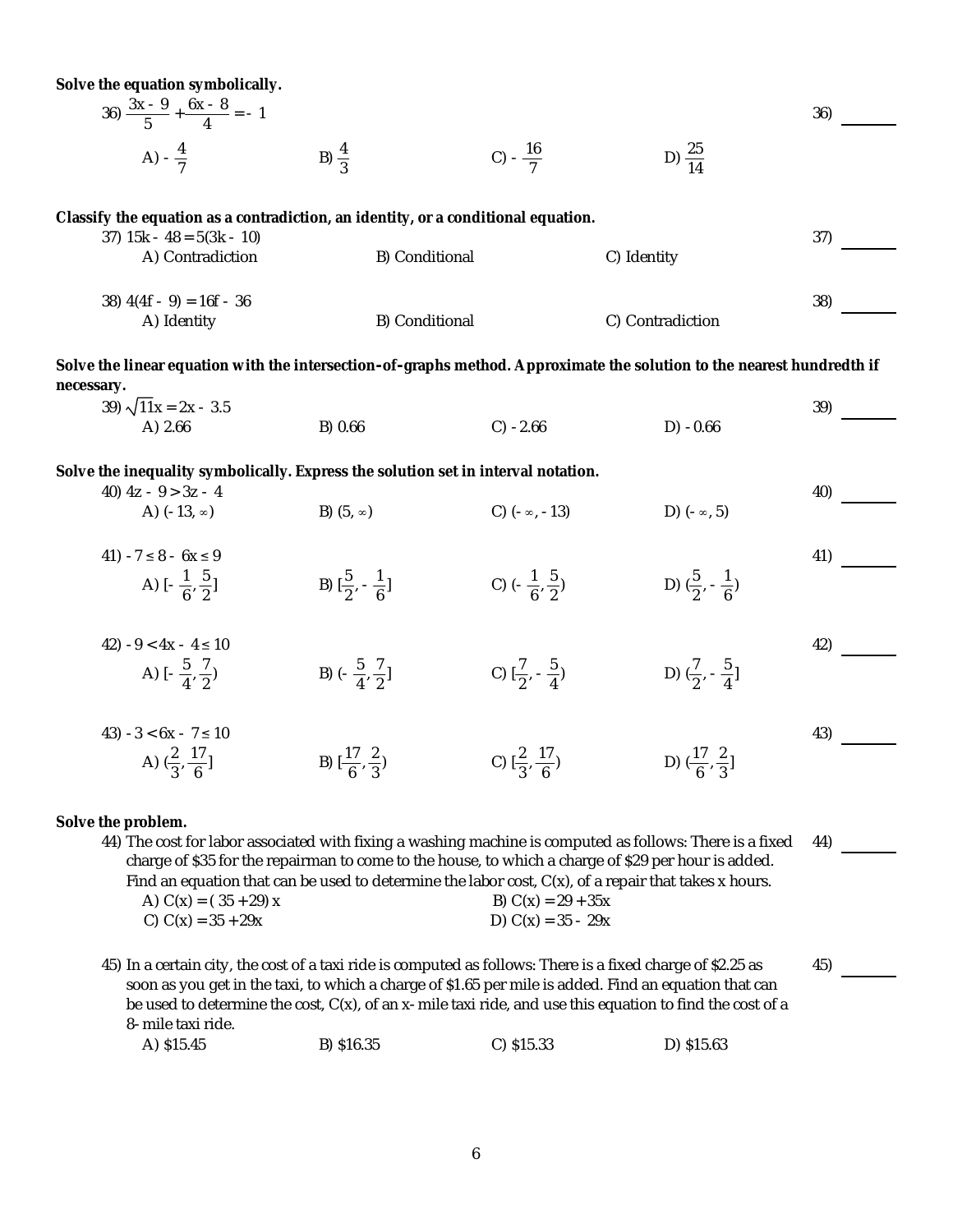**Identify f as being linear, quadratic, or neither. If f is quadratic, identify the leading coefficient.**

| 46) $f(x) = 3x^2 - 8$                                                |                  |                                        |               | 46) |
|----------------------------------------------------------------------|------------------|----------------------------------------|---------------|-----|
| A) Linear                                                            | B) Quadratic; -8 | C) Quadratic; 3                        | D) Neither    |     |
| 47) $f(x) = \frac{6}{2x^2 + 9}$                                      |                  |                                        |               | 47) |
| A) Linear                                                            | B) Quadratic; 2  | C) Quadratic; 6                        | D) Neither    |     |
| Determine the vertex of the graph of f.                              |                  |                                        |               |     |
| 48) $f(x) = 2x^2 + 12x + 14$                                         |                  |                                        |               | 48) |
| A) $(-4, -3)$                                                        | B) $(4, 3)$      | $C)$ (3, 4)                            | D) $(-3, -4)$ |     |
| 49) $f(x) = 4x^2 - 24x + 41$                                         |                  |                                        |               | 49) |
| A) $(5, 3)$                                                          | B) $(-3, -5)$    | $C)$ (3, 5)                            | D) $(-5, -3)$ |     |
| Write the equation as $f(x) = a(x - h)^2 + k$ . Identify the vertex. |                  |                                        |               |     |
| 50) $f(x) = x^2 + 6x - 4$                                            |                  |                                        |               | 50) |
| A) $f(x) = (x + 6)^2 - 40$ ; (-40, -6)                               |                  | B) $f(x) = (x + 3)^2 - 13$ ; (-13, -3) |               |     |
| C) $f(x) = (x + 6)^2 - 40$ ; (-6, -40)                               |                  | D) $f(x) = (x + 3)^2 - 13$ ; (-3, -13) |               |     |
|                                                                      |                  |                                        |               |     |

51) 
$$
f(x) = x^2 + 5x + 2
$$
  
\nA)  $f(x) = (x + 5)^2 - 23$ ;  $(-5, 23)$   
\nB)  $f(x) = \left(x + \frac{5}{2}\right)^2 - \frac{17}{4}$ ;  $\left(\frac{5}{2}, -\frac{17}{4}\right)$   
\nC)  $f(x) = \left(x + \frac{5}{2}\right)^2 - \frac{17}{4}$ ;  $\left(-\frac{5}{2}, -\frac{17}{4}\right)$   
\nD)  $f(x) = (x + 5)^2 - 23$ ;  $(5, 23)$ 

**Use the graph of the quadratic function to determine the sign of the leading coefficient, the vertex, and the equation of the axis of symmetry.**

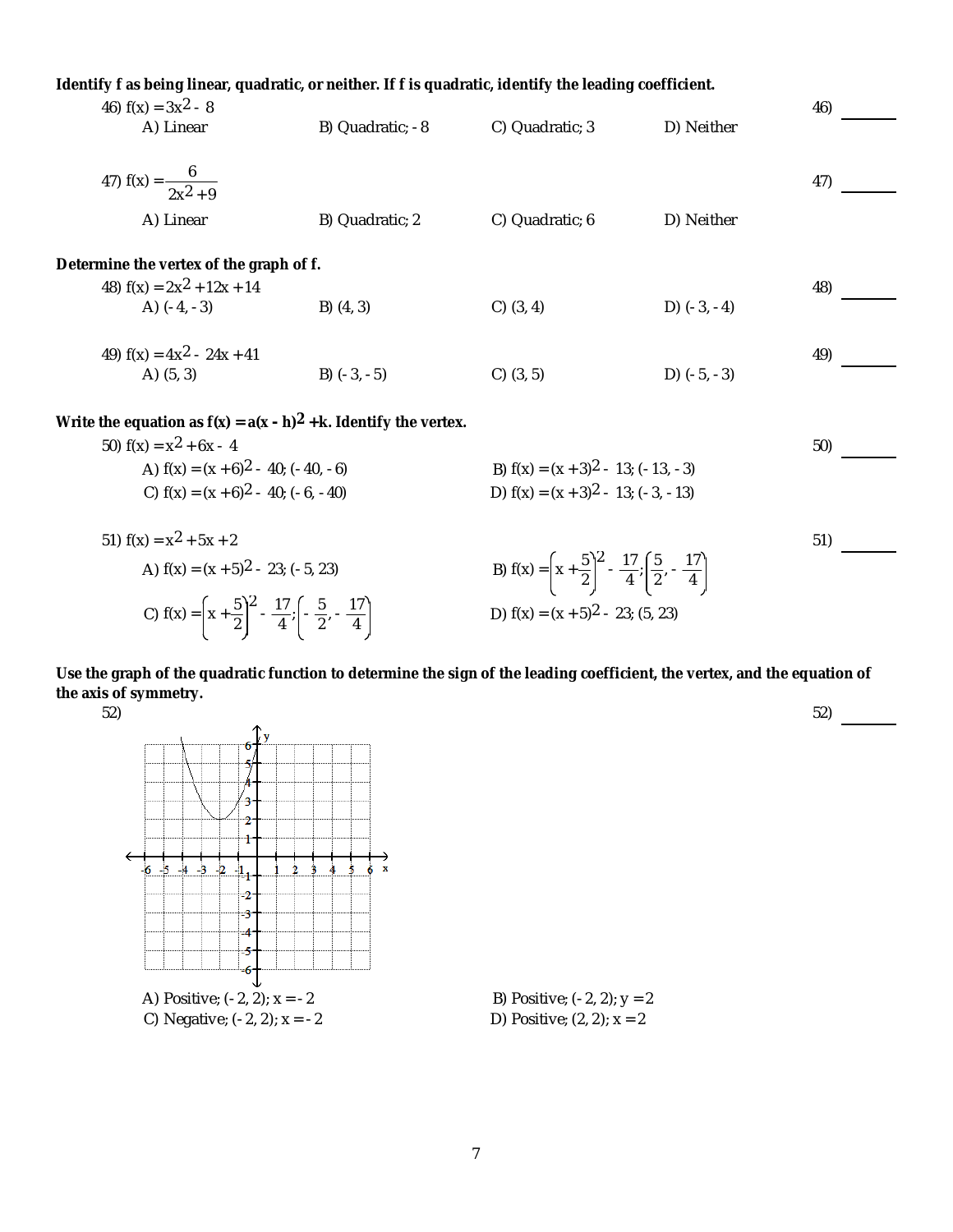|                                                                                                                  | Solve the problem.                                                                                                                      |                                                                 |                                  |                                                                                                                    | 53) |  |
|------------------------------------------------------------------------------------------------------------------|-----------------------------------------------------------------------------------------------------------------------------------------|-----------------------------------------------------------------|----------------------------------|--------------------------------------------------------------------------------------------------------------------|-----|--|
|                                                                                                                  | 53) A ball is tossed upward. Its height after t seconds is given in the table.<br>Time (seconds) 0.5<br>$\mathbf{1}$<br>1.5<br>2<br>2.5 |                                                                 |                                  |                                                                                                                    |     |  |
|                                                                                                                  | Height (feet)                                                                                                                           | 26.5 39.5 44.5 41.5 30.5                                        |                                  |                                                                                                                    |     |  |
| Find a quadratic function to model the data. Use the model to determine when the ball reaches its                |                                                                                                                                         |                                                                 |                                  |                                                                                                                    |     |  |
| maximum height, as well as the value of the maximum height.                                                      |                                                                                                                                         |                                                                 |                                  |                                                                                                                    |     |  |
| A) The ball reaches a maximum height of 40 feet in 1.5 seconds.                                                  |                                                                                                                                         |                                                                 |                                  |                                                                                                                    |     |  |
| B) The ball reaches a maximum height of 44.6 feet in 1.6 seconds.<br>C) The ball never reaches a maximum height. |                                                                                                                                         |                                                                 |                                  |                                                                                                                    |     |  |
|                                                                                                                  |                                                                                                                                         | D) The ball reaches a maximum height of 50 feet in 2.1 seconds. |                                  |                                                                                                                    |     |  |
|                                                                                                                  |                                                                                                                                         |                                                                 |                                  |                                                                                                                    |     |  |
|                                                                                                                  | Use regression to find a quadratic function that best fits the data. Give results to the nearest hundredth.                             |                                                                 |                                  |                                                                                                                    |     |  |
|                                                                                                                  | 54) $\frac{x}{f(x)$ 35 95 116 78                                                                                                        |                                                                 |                                  |                                                                                                                    | 54) |  |
|                                                                                                                  |                                                                                                                                         |                                                                 |                                  |                                                                                                                    |     |  |
|                                                                                                                  | A) $f(x) = -1.40x^2 + 27.15x - 14.44$                                                                                                   |                                                                 |                                  | B) $f(x) = 5.66x^2 - 39.888x + 99.29$                                                                              |     |  |
|                                                                                                                  | C) $f(x) = 1.40x^2 + 27.15x + 14.44$                                                                                                    |                                                                 | D) $f(x) = -0.03 + 3.78x - 6.74$ |                                                                                                                    |     |  |
|                                                                                                                  |                                                                                                                                         |                                                                 |                                  |                                                                                                                    |     |  |
|                                                                                                                  |                                                                                                                                         |                                                                 |                                  | Identify the interval where f is increasing or decreasing, as indicated. Express your answer in interval notation. |     |  |
|                                                                                                                  | 55) $f(x) = (x - 5)^2 - 5$ ; decreasing<br>A) $(-\infty, 5]$                                                                            |                                                                 |                                  |                                                                                                                    | 55) |  |
|                                                                                                                  |                                                                                                                                         | B) [0, 5]                                                       | C) $[5, \infty)$                 | $D$ ) $[-5, 0]$                                                                                                    |     |  |
|                                                                                                                  | Solve the quadratic equation.                                                                                                           |                                                                 |                                  |                                                                                                                    |     |  |
|                                                                                                                  | 56) $x^2 - 3x - 10 = 0$                                                                                                                 |                                                                 |                                  |                                                                                                                    | 56) |  |
|                                                                                                                  | $A) - 4, 10$                                                                                                                            | $B)$ 2, $-5$                                                    | $C)$ 4, -10                      | $D) -2, 5$                                                                                                         |     |  |
|                                                                                                                  |                                                                                                                                         |                                                                 |                                  |                                                                                                                    |     |  |
|                                                                                                                  | 57) $x(x - 7) = 44$                                                                                                                     |                                                                 |                                  |                                                                                                                    | 57) |  |
|                                                                                                                  | A) $4, -11$                                                                                                                             | B) $-4, -11$                                                    | $C) - 4, 11$                     | D) 4, 11                                                                                                           |     |  |
|                                                                                                                  |                                                                                                                                         |                                                                 |                                  |                                                                                                                    |     |  |
|                                                                                                                  | 58) $3x^2 + 10x + 4 = 0$                                                                                                                |                                                                 |                                  |                                                                                                                    | 58) |  |
|                                                                                                                  | A) $\frac{-5 \pm \sqrt{37}}{3}$                                                                                                         | B) $\frac{-10 \pm \sqrt{13}}{3}$                                | C) $\frac{-5 \pm \sqrt{13}}{6}$  | D) $\frac{-5 \pm \sqrt{13}}{3}$                                                                                    |     |  |
|                                                                                                                  |                                                                                                                                         |                                                                 |                                  |                                                                                                                    |     |  |
|                                                                                                                  |                                                                                                                                         |                                                                 |                                  |                                                                                                                    |     |  |
|                                                                                                                  | Use the discriminant to determine the number of real solutions.                                                                         |                                                                 |                                  |                                                                                                                    |     |  |
|                                                                                                                  | 59) $s^2 - 6s + 5 = 0$                                                                                                                  |                                                                 |                                  |                                                                                                                    | 59) |  |
|                                                                                                                  | A) Two real solutions                                                                                                                   | B) One real solution                                            |                                  | C) No real solutions                                                                                               |     |  |
|                                                                                                                  |                                                                                                                                         |                                                                 |                                  |                                                                                                                    |     |  |
|                                                                                                                  | 60) $3y^2 = 4y - 7$                                                                                                                     |                                                                 |                                  |                                                                                                                    | 60) |  |
|                                                                                                                  | A) One real solution                                                                                                                    | B) Two real solutions                                           |                                  | C) No real solutions                                                                                               |     |  |
|                                                                                                                  |                                                                                                                                         |                                                                 |                                  |                                                                                                                    |     |  |
|                                                                                                                  | 61) $4x^2 - 8x + 4 = 0$                                                                                                                 |                                                                 |                                  |                                                                                                                    | 61) |  |
|                                                                                                                  | A) Two real solutions                                                                                                                   | B) One real solution                                            |                                  | C) No real solutions                                                                                               |     |  |
|                                                                                                                  | Solve the problem.                                                                                                                      |                                                                 |                                  |                                                                                                                    |     |  |
|                                                                                                                  | 62) A rock falls from a tower that is 256 feet high. As it is falling, its height is given by the formula                               |                                                                 |                                  |                                                                                                                    | 62) |  |
|                                                                                                                  | $h = 256 - 16t^2$ . How many seconds (in tenths) will it take for the rock to hit the ground (h = 0)?                                   |                                                                 |                                  |                                                                                                                    |     |  |
|                                                                                                                  | A) 16 sec                                                                                                                               | B) 4 sec                                                        | C) 15.5 sec                      | D) 4096 sec                                                                                                        |     |  |
|                                                                                                                  |                                                                                                                                         |                                                                 |                                  |                                                                                                                    |     |  |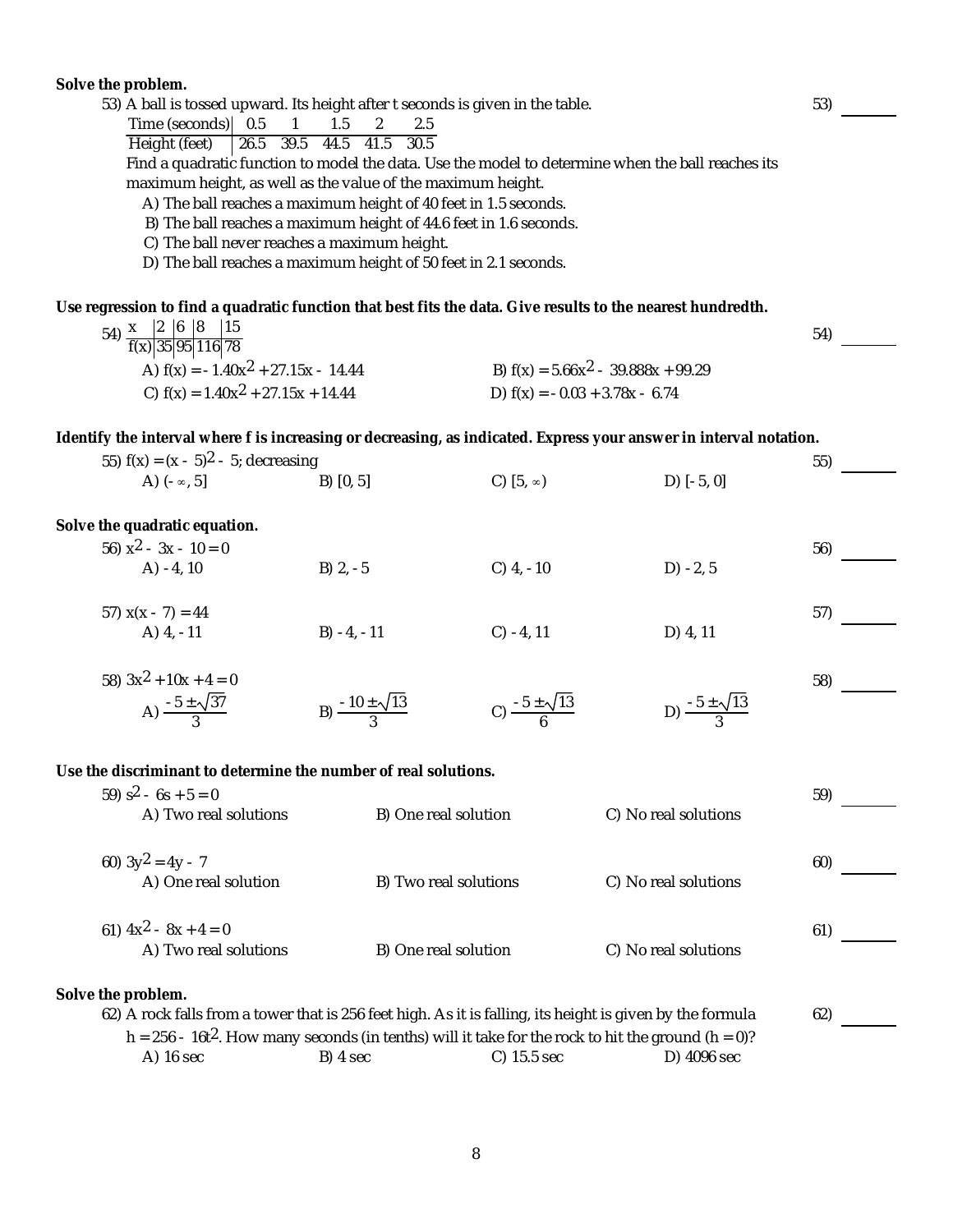| 63) A ball is thrown downward from a window in a tall building. Its position at time t in seconds is                                                           |                                                                                  |              | 63) |
|----------------------------------------------------------------------------------------------------------------------------------------------------------------|----------------------------------------------------------------------------------|--------------|-----|
| $s = 16t^2 + 32t$ , where s is in feet. How long (to the nearest tenth) will it take the ball to fall 181 feet?<br>A) 3.4 sec<br>B) 2.5 sec                    | $C)$ 6.3 sec                                                                     | $D)$ 2.3 sec |     |
|                                                                                                                                                                |                                                                                  |              |     |
| If the following is a polynomial function, then state its degree and leading coefficient. If it is not, then state this fact.<br>64) $f(x) = 16x^{7} - 4x - 6$ |                                                                                  |              | 64) |
| A) Degree: 16; leading coefficient: 7                                                                                                                          | B) Degree: 7; leading coefficient: 16                                            |              |     |
| C) Not a polynomial function.                                                                                                                                  | D) Degree: 8; leading coefficient: 16                                            |              |     |
| 65) $f(x) = -9x^4 + 7x^3 + 3x^2 + 9$                                                                                                                           |                                                                                  |              | 65) |
| A) Degree: -9; leading coefficient: 3                                                                                                                          | B) Degree: 3; leading coefficient: -9                                            |              |     |
| C) Not a polynomial function.                                                                                                                                  | D) Degree: 4; leading coefficient: -9                                            |              |     |
| Determine any local or absolute extrema as indicated.                                                                                                          |                                                                                  |              |     |
| 66) Use the graph of f to estimate the local extrema.                                                                                                          |                                                                                  |              | 66) |
|                                                                                                                                                                |                                                                                  |              |     |
|                                                                                                                                                                |                                                                                  |              |     |
|                                                                                                                                                                |                                                                                  |              |     |
|                                                                                                                                                                |                                                                                  |              |     |
|                                                                                                                                                                |                                                                                  |              |     |
| $\mathbf{x}$                                                                                                                                                   |                                                                                  |              |     |
|                                                                                                                                                                |                                                                                  |              |     |
|                                                                                                                                                                |                                                                                  |              |     |
|                                                                                                                                                                |                                                                                  |              |     |
|                                                                                                                                                                |                                                                                  |              |     |
| A) Local maximum: 0; Absolute minima: -2 and 2<br>B) Local maximum: 0; Absolute minimum: -4                                                                    |                                                                                  |              |     |
| C) No absolute maximum; Absolute minimum: -4                                                                                                                   |                                                                                  |              |     |
| D) Local maximum: $\infty$ ; Absolute minima: -2 and 2                                                                                                         |                                                                                  |              |     |
|                                                                                                                                                                |                                                                                  |              |     |
| 67) Estimate graphically the local extrema of $f(x) = 0.02x^5 - 0.04x^4 - 0.06x^3 + 1.46x^2 + 1.$<br>A) Local maximum: 7.86; local minimum: 1                  |                                                                                  |              | 67) |
| B) Local maximum: 9.20; local minimum: 1.06                                                                                                                    |                                                                                  |              |     |
| C) Local maximum: -2.79; local minimum: 0                                                                                                                      |                                                                                  |              |     |
| D) Local maximum: 8.65; local minimum 0.91                                                                                                                     |                                                                                  |              |     |
| State the end behavior of the graph of f.                                                                                                                      |                                                                                  |              |     |
| 68) $f(x) = 4x - \frac{1}{2}x^3$                                                                                                                               |                                                                                  |              | 68) |
| A) Down on both sides                                                                                                                                          | B) Up on left side, down on right side                                           |              |     |
| C) Down on left side, up on right side                                                                                                                         | D) Up on both sides                                                              |              |     |
|                                                                                                                                                                |                                                                                  |              |     |
| 69) $f(x) = x^2 + 5x$                                                                                                                                          |                                                                                  |              | 69) |
| A) Up on both sides<br>C) Down on both sides                                                                                                                   | B) Up on left side, down on right side<br>D) Down on left side, up on right side |              |     |
|                                                                                                                                                                |                                                                                  |              |     |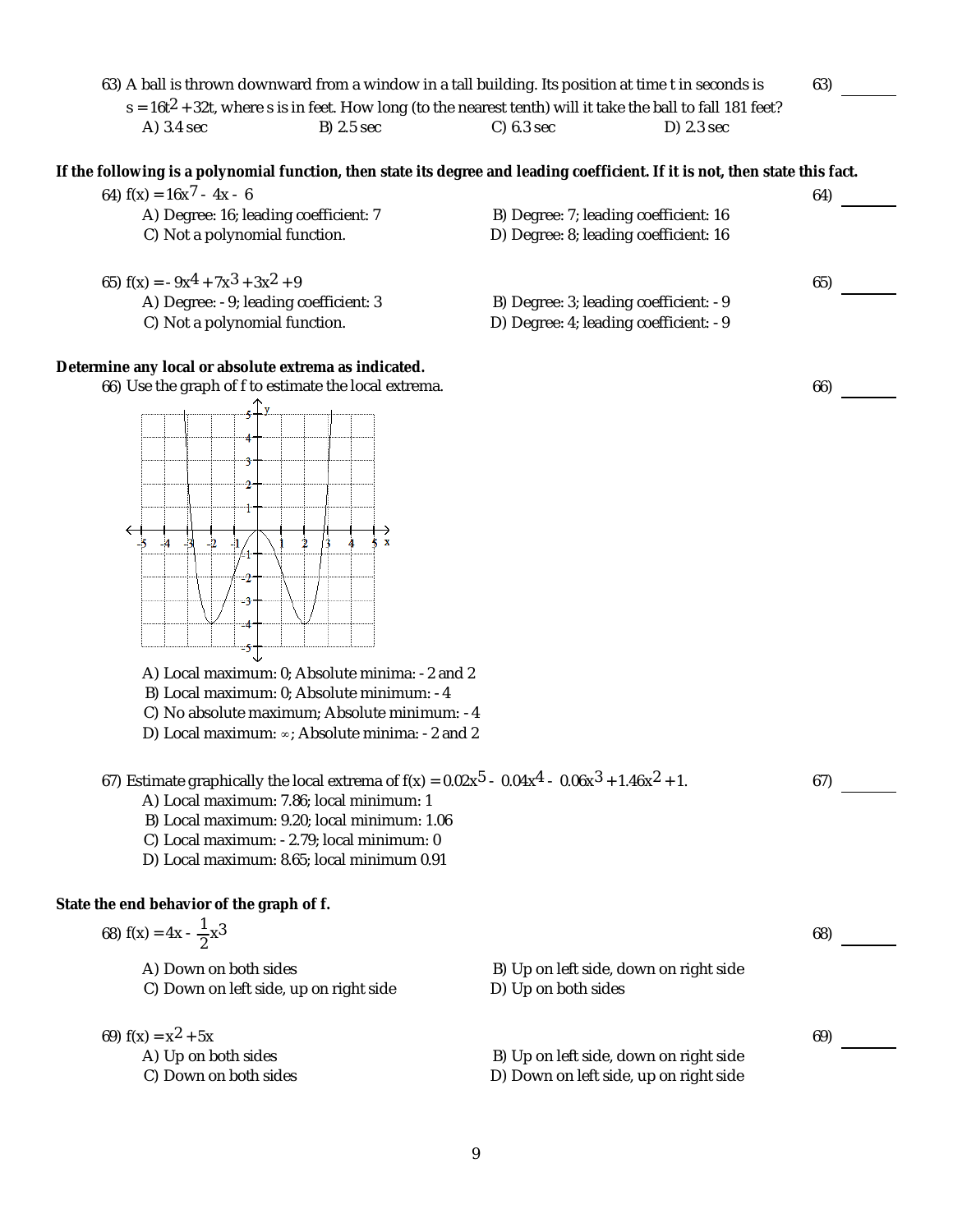| Approximate the coordinates of each turning point. Round to the nearest hundredth, if necessary.                       |                                                                   |                    |                       |     |
|------------------------------------------------------------------------------------------------------------------------|-------------------------------------------------------------------|--------------------|-----------------------|-----|
| 70) $f(x) = -2x^2 + 8x - 4$                                                                                            |                                                                   |                    |                       | 70) |
| A) $(2, 12)$                                                                                                           | B) $(-2, 4)$                                                      | $C)$ $(2, 4)$      | D) $(-2, 12)$         |     |
|                                                                                                                        |                                                                   |                    |                       |     |
| 71) $f(x) = x^4 - 4x^3 + 4x^2 - 4x + 1$                                                                                |                                                                   |                    |                       | 71) |
| A) (2.32, -7.73)                                                                                                       |                                                                   | $B)$ $(0, 1)$      |                       |     |
| C) (0.23, 0.25) and (2.73, -5.95)                                                                                      |                                                                   | D) $(2.73, -5.95)$ |                       |     |
| Find either a linear or an exponential function that models the data in the table.                                     |                                                                   |                    |                       |     |
|                                                                                                                        |                                                                   |                    |                       |     |
|                                                                                                                        |                                                                   |                    |                       | 72) |
| A) $f(x) = 0.5x + 5$                                                                                                   | B) $f(x) = 5(0.5)^x$ C) $f(x) = 5(4.5)^x$                         |                    | D) $f(x) = -0.5x + 5$ |     |
|                                                                                                                        |                                                                   |                    |                       |     |
|                                                                                                                        |                                                                   |                    |                       | 73) |
| 73) $\frac{x}{y}$ $\begin{array}{ c c c c c } \hline 1 & 2 & 3 & 4 \\ \hline y & 5 & 20 & 80 & 320 & 1280 \end{array}$ |                                                                   |                    |                       |     |
|                                                                                                                        | A) $f(x) = \frac{1}{15}x + 5$ B) $f(x) = 5(4)x$ C) $f(x) = 4(5)x$ |                    | D) $f(x) = 15x + 5$   |     |
|                                                                                                                        |                                                                   |                    |                       |     |
|                                                                                                                        |                                                                   |                    |                       |     |
| Use the compound interest formula to determine the final value of the given amount.                                    |                                                                   |                    |                       |     |
| 74) \$1,000 at 5% compounded annually for 12 years                                                                     |                                                                   |                    |                       | 74) |
| A) \$1710.34                                                                                                           | B) \$1885.65                                                      | C) \$1795.86       | D) \$795.86           |     |
|                                                                                                                        |                                                                   |                    |                       |     |
| 75) \$480 at 12% compounded quarterly for 3 years                                                                      |                                                                   |                    |                       | 75) |
| A) \$674.37                                                                                                            | B) \$664.43                                                       | C) \$684.37        | D) \$204.37           |     |
|                                                                                                                        |                                                                   |                    |                       |     |
| 76) \$960 at 3% compounded continuously for 15 years<br>A) \$1505.58                                                   | B) \$1172.55                                                      | C) \$142,476.63    | D) \$40,820.24        | 76) |
|                                                                                                                        |                                                                   |                    |                       |     |
| Evaluate the expression.                                                                                               |                                                                   |                    |                       |     |
|                                                                                                                        |                                                                   |                    |                       |     |
| 77) $log \frac{3}{\sqrt{0.1}}$                                                                                         |                                                                   |                    |                       | 77) |
| $A) -0.33$                                                                                                             | $B) -3$                                                           | $C) -1$            | D) No solution        |     |
|                                                                                                                        |                                                                   |                    |                       |     |
| 78) log 100 + log 0.00001                                                                                              |                                                                   |                    |                       | 78) |
| $A) -3$                                                                                                                | $B)$ 3                                                            | $C)$ 7             | $D) -7$               |     |
|                                                                                                                        |                                                                   |                    |                       |     |
| Solve the equation. Round to the nearest hundredth when appropriate.                                                   |                                                                   |                    |                       |     |
| 79) $2^x = 957$<br>A) $x = 9.90$                                                                                       | B) $x = 2.98$                                                     | C) $x = 478.5$     | D) $x = 2.68$         | 79) |
|                                                                                                                        |                                                                   |                    |                       |     |
| 80) $e^{X} = 109$                                                                                                      |                                                                   |                    |                       |     |
| A) $x = 4.27$                                                                                                          | B) $x = 296.29$                                                   | C) $x = 4.69$      | D) $x = 2.04$         | 80) |
|                                                                                                                        |                                                                   |                    |                       |     |
| Solve the equation.                                                                                                    |                                                                   |                    |                       |     |
| 81) $log_8 x = -4$                                                                                                     |                                                                   |                    |                       | 81) |
| A) $x = -32$                                                                                                           | B) $x = -65536$                                                   | C) $x = 0.000244$  | D) $x = -6$           |     |
|                                                                                                                        |                                                                   |                    |                       |     |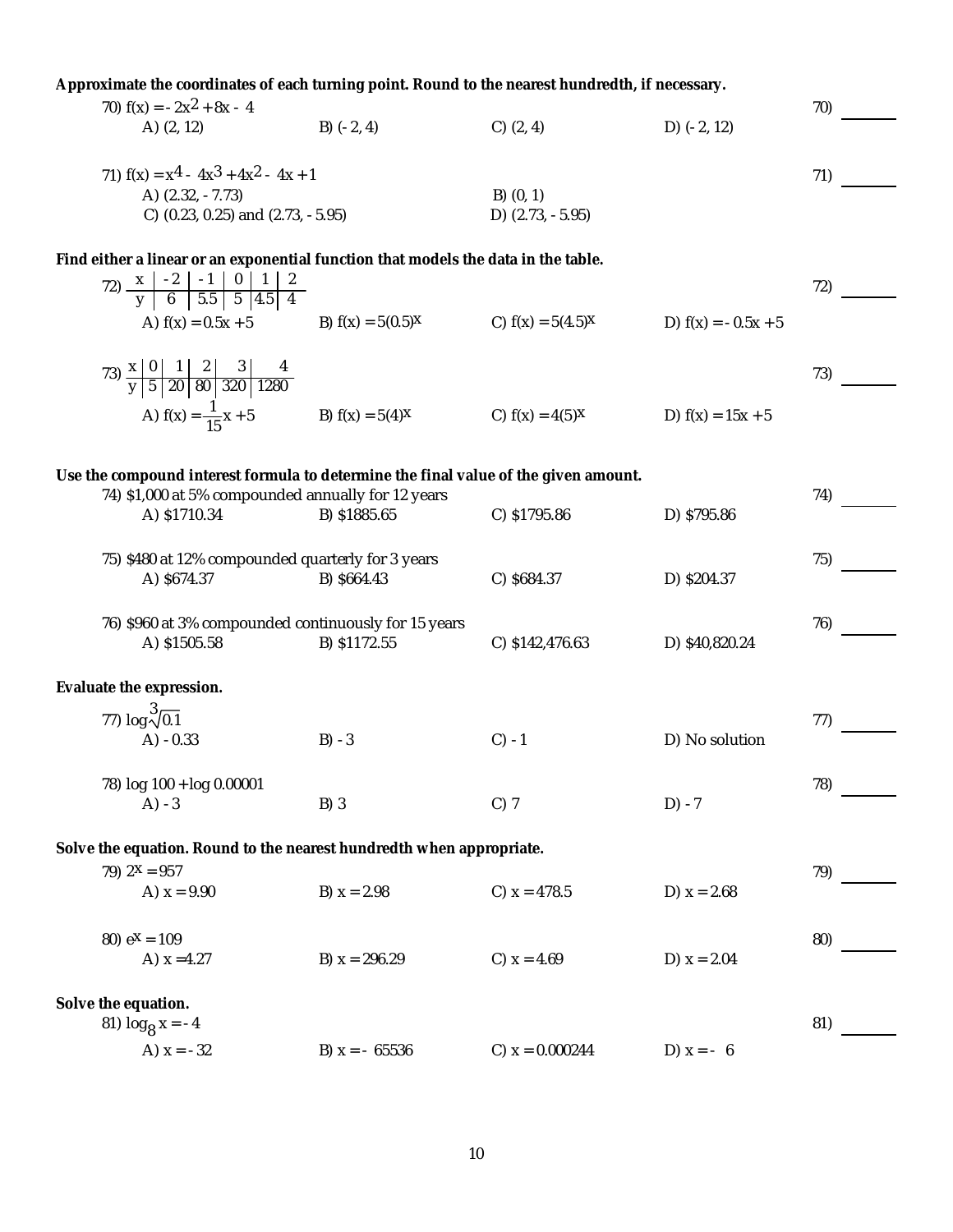| 82) 6 $\ln x - 6 = 7$                                                                                             |                               |                       |                | 82) |  |
|-------------------------------------------------------------------------------------------------------------------|-------------------------------|-----------------------|----------------|-----|--|
| A) $x = 73735.57$                                                                                                 | B) $x = 0.77$                 | C) $x = 8.73$         | D) $x = 0.43$  |     |  |
| Solve the equation symbolically.<br>83) $log_2 x = 3$                                                             |                               |                       |                | 83) |  |
| A) $x = 9$                                                                                                        | B) $x = 8$                    | C) $x = 6$            | D) $x = 1.89$  |     |  |
| Use the change of base formula to approximate the logarithm to four decimal places.<br>84) log <sub>8</sub> 47.35 |                               |                       |                | 84) |  |
| A) 1.6753                                                                                                         | B) 1.8551                     | C) 5.9188             | D) 0.5391      |     |  |
| 85) $log_{8.8} 2.3$                                                                                               |                               |                       |                | 85) |  |
| A) 0.3830                                                                                                         | B) 0.2614                     | C) 0.3617             | D) 2.6110      |     |  |
| 86) $log_{\sqrt{4}}$ 293.2<br>A) 4.0979                                                                           | B) 8.1957                     | C) 0.3010             | D) 0.1220      | 86) |  |
| Use common or natural logarithms to solve the exponential equation.<br>87) $4(12 - 3x) = 64$                      |                               |                       |                |     |  |
| A) $x = -15$                                                                                                      | B) $x = 12.33$                | C) $x = -1$           | D) $x = 3$     |     |  |
| 88) $3(x - 1) = 17$<br>A) $x = -0.61$                                                                             | B) $x = 3.58$                 | C) $x = -3.58$        | D) $x = 1.39$  | 88) |  |
| 89) $5^x = \frac{1}{625}$                                                                                         |                               |                       |                | 89) |  |
| A) $x = -4^{m}$                                                                                                   | B) $x = 0.22$                 | C) $X = M^{TM}M^{TM}$ | D) $x = 4$     |     |  |
| Solve the logarithmic equation symbolically.<br>90) 6 $\ln x = 7$                                                 |                               |                       |                | 90) |  |
| A) $x = 114.17$                                                                                                   | B) $x = 2.71$                 | C) $x = 182.77$       | D) $x = 3.21$  |     |  |
| 91) $230 + 6$ log $x = 140$                                                                                       |                               |                       |                | 91) |  |
| A) $x = -1.00 \times 10^{15}$                                                                                     | B) $x = 1.00 \times 10^{-15}$ | C) $x = -150$         | D) No solution |     |  |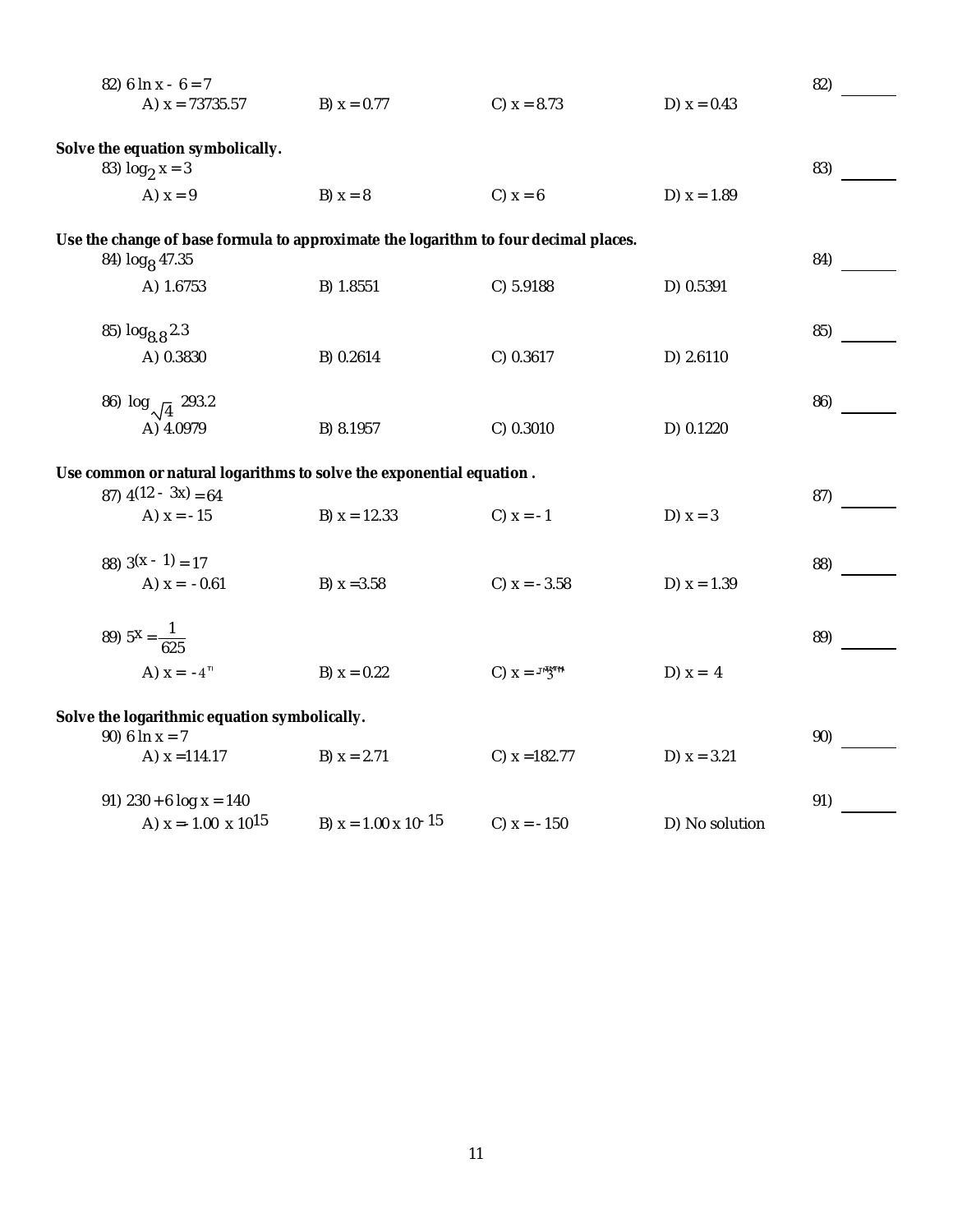**Select an appropriate type of modeling function for the data shown in the graph. Choose from exponential, logarithmic, and logistic.**



**Solve the problem.**

94) The table contains data that can be modeled by an exponential function of the form  $f(x) = ba^x$ . Use regression to determine an exponential function f that models this data. Round the coefficients to the nearest hundredth. The table contains data that can be modeled by an exponential function of the form f(x) = ba<sup>x</sup>. Use 94)<br>regression to determine an exponential function f that models this data. Round the coefficients to<br>he nearest hundre

| x | $\cdot$ 3 | - 5 |                              |
|---|-----------|-----|------------------------------|
|   |           |     | $\sqrt{1.23}$ 2.51 4.05 6.92 |
|   |           |     | A) $f(x) = (0.85)(1.14)^{x}$ |
|   |           |     | C) $f(x) = (1.14)(0.85)^{x}$ |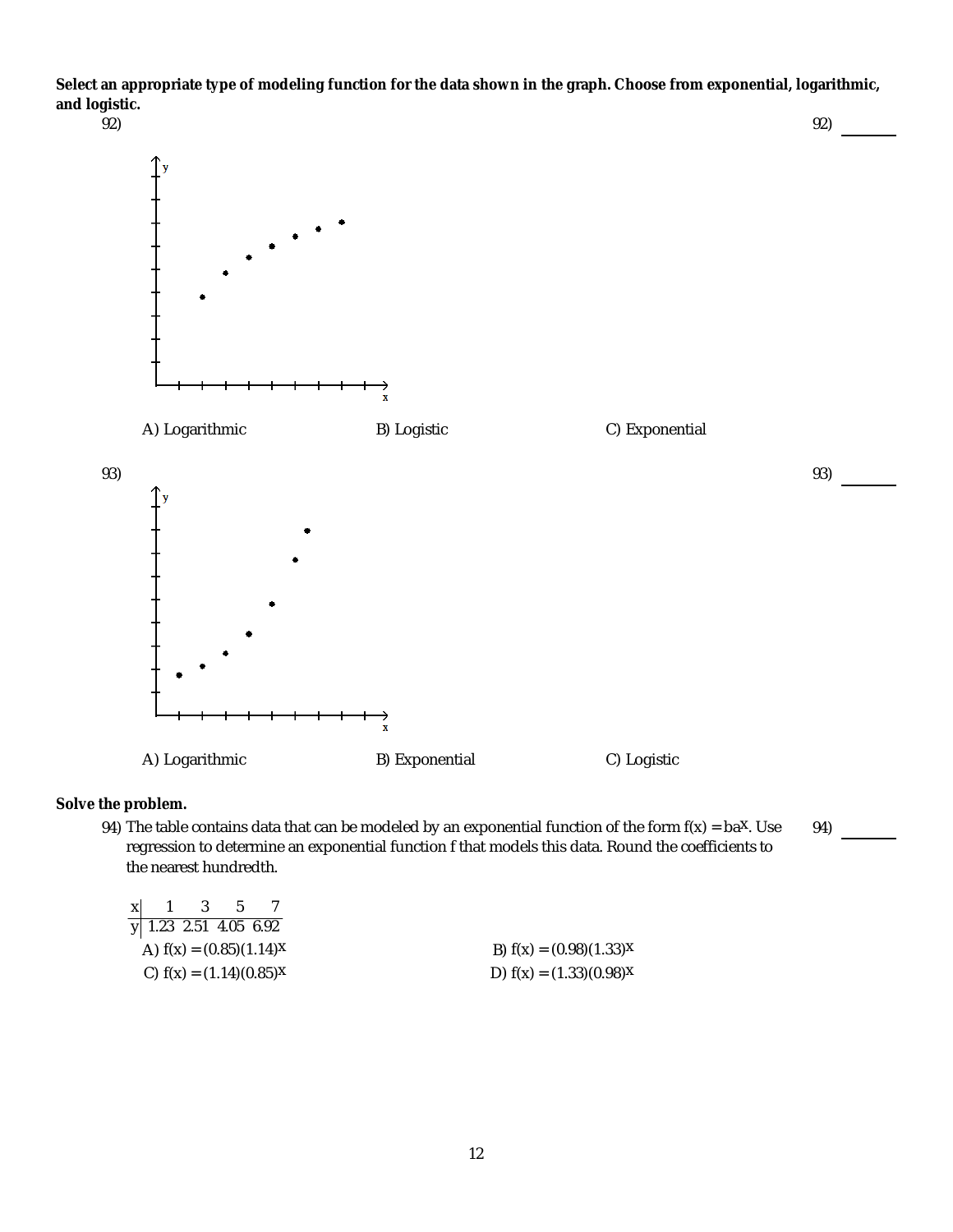**Make a scatterplot of the data. Then find an exponential, logarithmic, or logistic function f that best models the data. Round function values to the nearest hundredth.**

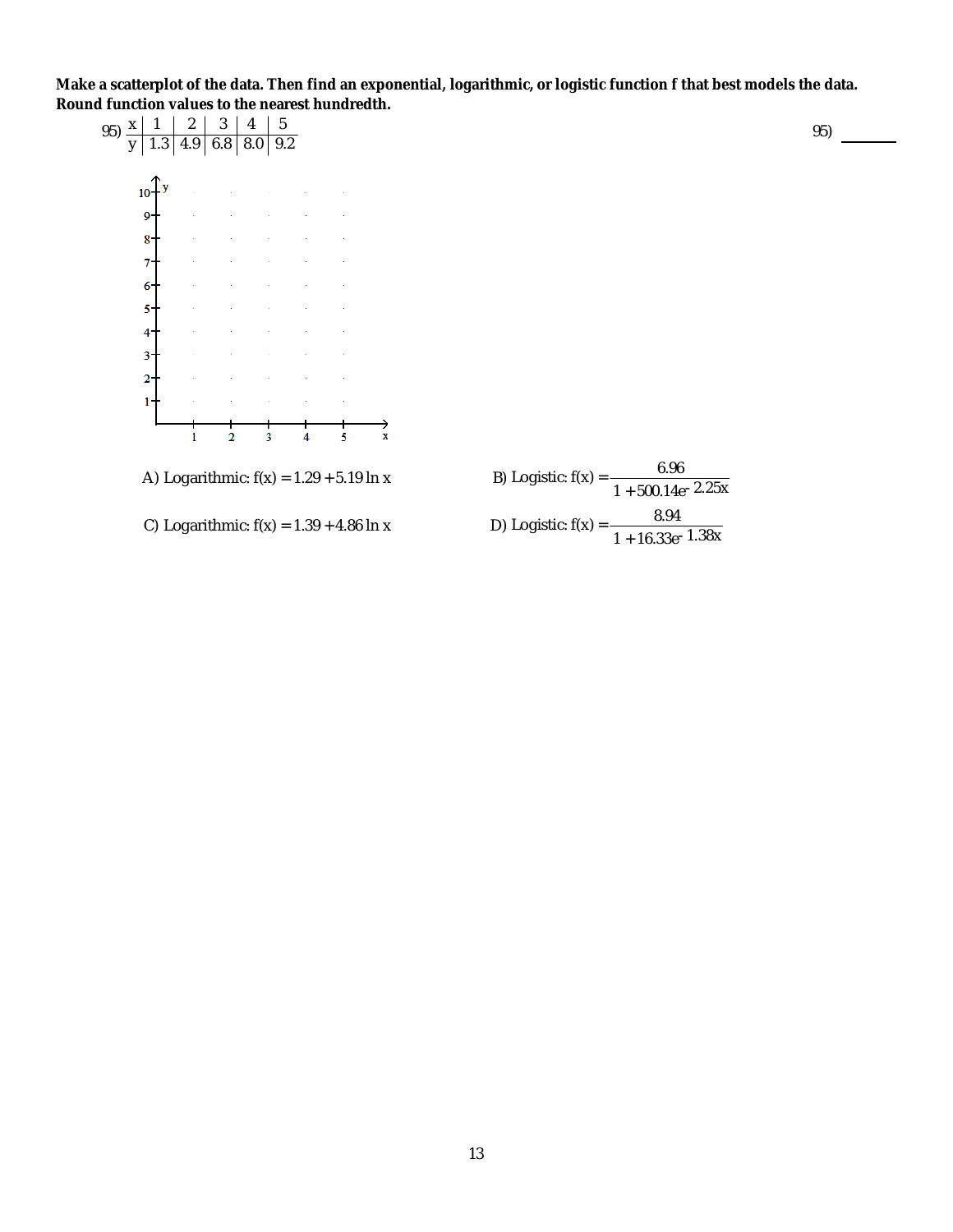## Answer Key Testname: FINAL EXAM REVIEW 2017

1) D 2) C  $3)$  B 4) B 5) D 6) B 7) B 8) A 9) A 10) D  $11)$  A 12) B 13) A 14) A  $15) D$  $16)$  A 17) B 18) A 19) B 20) D 21) D 22) C 23) A 24) D 25) A 26) B 27) D 28) B 29) C 30) D 31) C 32) B 33) A 34) A 35) B 36) B 37) A 38) A 39) C 40) B 41) A 42) B 43) A 44) C 45) A 46) C 47) D 48) D 49) C 50) D